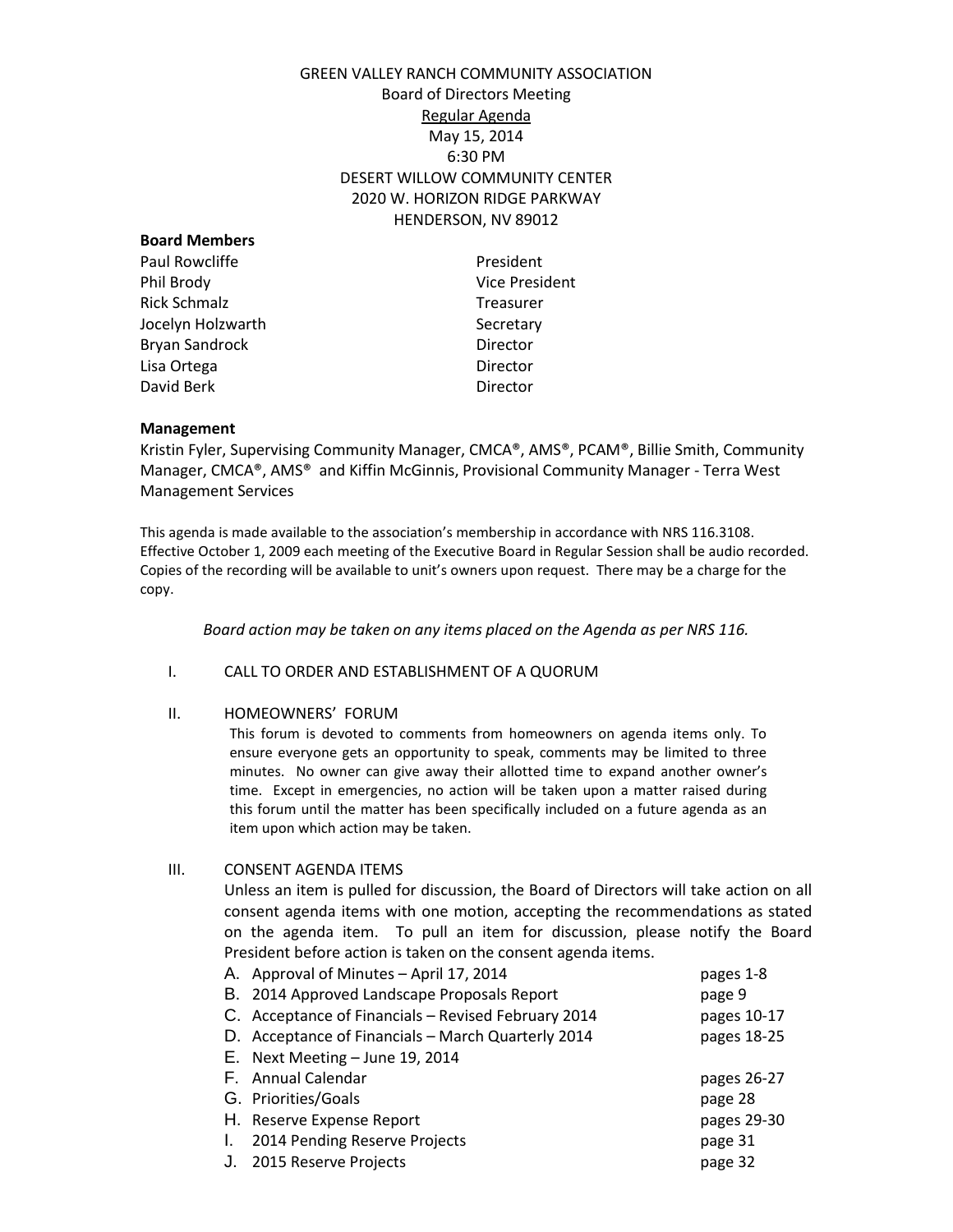IV. FINANCIAL REVIEW

A. Treasurers Report

- V. UNFINISHED BUSINESS
	- A. Seeking a firm to survey residents on various topics such as Community Events, Committee Participation, Preferred Communication Channels, Resident Satisfaction, Resident Priorities, etc. – Motion/Discuss/Review the approval of RFI for seeking a firm for survey (Schmalz) pages 33-34
		- 1. Not in the 2014 Budget when information comes in and if the board decides to continue it is to be paid out of Operating 6458 Social and it will be over budget
	- B. Painting of mailboxes Motion/Discuss/Motion to get bids or have handyman paint the mailboxes (Schmalz)

1. Management Research and Recommendation pages 35-37

C. Playground equipment Inspection – Motion/Discuss/Review approval of monthly or quarterly inspections of the playground equipment (Sandrock)

page 38

- 1. Park Pro \$1,575/monthly, \$2,250/quarterly, no audit price pages 39-61
- 2. Creative Play \$1,181/monthly, no quarterly pricing, \$3,150 audit

pages 62-110

- 3. Evans Play no bid
- 4. Terra West declined
- 5. Not in 2014 Budget but is recommended by insurance carrier To be paid out of Operating 6375 Park or 6367 General
- 6. RFP request a price for monthly and quarterly per the Board request
- D. Landscape Consultant Motion/Discuss/Review the approval of Landscape Consultant (Sandrock, Brody) page 111
	- 1. Sage Design no bid
	- 2. HCI \$18,993 base fee, \$9,442 Option 1, \$5,176 Option 2

pages 112-145

- 3. JW Zunino \$48,750 plus additional fees if needed pages 146-170
- 4. Schilling Horticulture no bid
- 5. Not in 2014 Budget if approved to be paid out of Operating 6315 Landscape Other
- 6. See 2014 Approved Landscape Report for remaining amount left
- 7. 4 out of 6 members of the Landscape Committee (2 were absent) recommend approval of HCI with all opinions in the amount of \$33,611 with the 60 day completion
- E. Elimination of Statement under certain reasons Motion/Discuss/Motion to approval of the elimination of statements for zero balance, credit balances and ACH homeowners (Sandrock) and the control of the page 171

1. See New Business A

- F. Architectural Review Committee Charter– Motion/Discuss/Review to approve the Water Use Committee Charter (Sandrock) pages 172-173
- G. Water Use Committee Charter Motion/Discuss/Review to approve the Water Use Committee Charter (Rowcliffe) entitled the community of the community of the community of the Community of the Community of the Community of the Community of the Community of the Community of the Community of the Commu
- H. Update on the management RFP (Brody/Berk)- Motion/Review the progress pages 176-182
- I. The Estates installation of security camera and pole Motion/Discuss/Review to approve/deny the installation of the security camera and pole (Sub Association) pages 183-187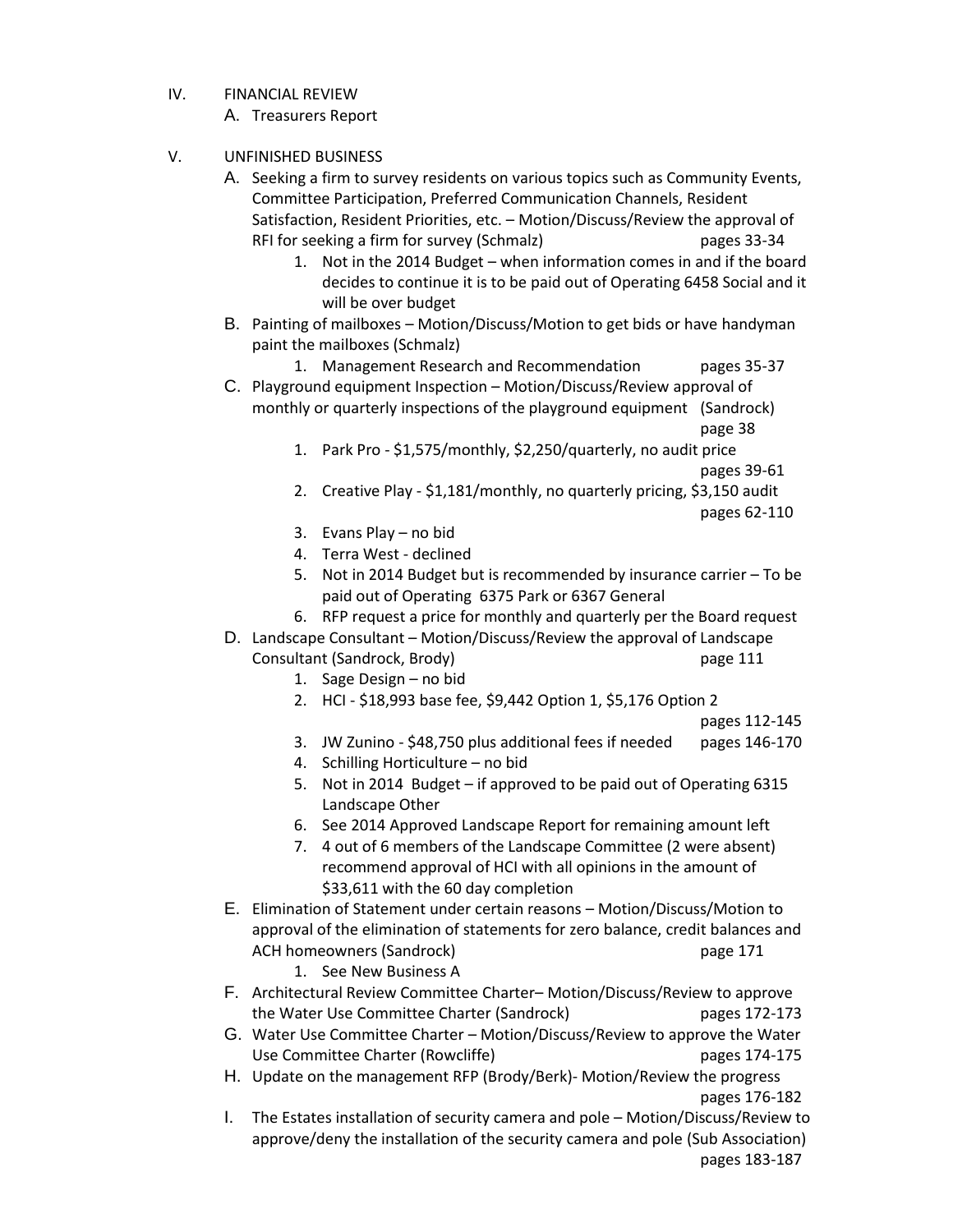J. Board Meeting Food and Beverage – Motion/Discuss/Review alternative ideas of the food and beverage allotments (Sandrock) page 188

# VI. NEW BUSINESS

- A. Introduction to eStatements Motion/Discuss/Review to approve addendum to the management agreement to offer the homeowners the ability to accept their statement via email (Terra West) pages 189-190
	- 1. Mailings (i.e. flyers, policies, etc.) will still be mailed USPS
- B. Adding new BBQ to parks Motion/Discuss/Review to approve the RFP to bid out for new BBQ for parks without BBQ (Board) pages 191-195
	- 1. Not in the 2014 Budget if approved after receiving bids to be paid out of Operating 6375 Parks and added to the next Reserve Study
- C. Collection Policy Motion/Discuss/Review to approve the adding in an amount of fines in collection policy (Board) pages 196-203
	- 1. Board requested at the last executive meeting to add in an amount for violations
- D. Landscape Refurbishment of Amargosa Trail from Coronado Center to Green Valley Parkway - Motion/Discuss/Review to open sealed bids and possible approval of the landscape refurbishment of Amargosa Trail from Coronado Center to Green Valley Parkway (Landscape Committee) page 204
	- 1. In the 2014 Budget depending on price if approved to be paid out of Operating 6315 Landscape Other or Reserve Account also has landscape renovation for 2014
	- 2. See 2014 Approved Landscape Report for remaining amount left
- E. Landscape Refurbishment of the south side of Desert Shadow Trail-Motion/Discuss/Review to open sealed bids and possible approval of the landscape refurbishment of Desert Shadow Trail (Landscape Committee)

page 205

- 1. In the 2014 Budget depending on price if approved to be paid out of Operating 6315 Landscape Other or Reserve Account also has landscape renovation for 2014
- 2. See 2014 Approved Landscape Report for remaining amount left
- F. GB Group Change Order and Progress billing Motion/Review/Discuss with guidance of legal's opinion to approve or deny the change order for \$1,568.00 and/or pay the progress billing of \$15,000 (Management) pages 206-211 1. Paid out of Reserves
- G. Sidewalk Inspection Guidelines Motion/Discuss/Review the guides to use within the policy and have legal counsel draft the policy the Board and inspector to use (Board) pages 212-214
	- 1. ADA Requirements
	- 2. Safe Sidewalks
- H. Opinion on requirements for obtaining multiple bids Motion/Discuss/Review to approve with or without changes of the opinion and the release of the opinion to the members (Rowcliffe) example the magnetic pages 215-217
- I. Opinion on ARC approval of common area changes and modifications Motion/Discuss/Review to approve with or without changes of the opinion and the release of the opinion to the members (Rowcliffe) pages 218-220
- J. 2014 Reserve Study and potentially beyond Motion/Discuss/Review to create a new RFP or accept the previously one for a 2014 Reserve Study and potentially beyond (Sandrock) pages 221-225
	- 1. Not in the 2014 Budget If approved to be paid out of Operating 6465 Reserve Study
	- 2. Not required by law